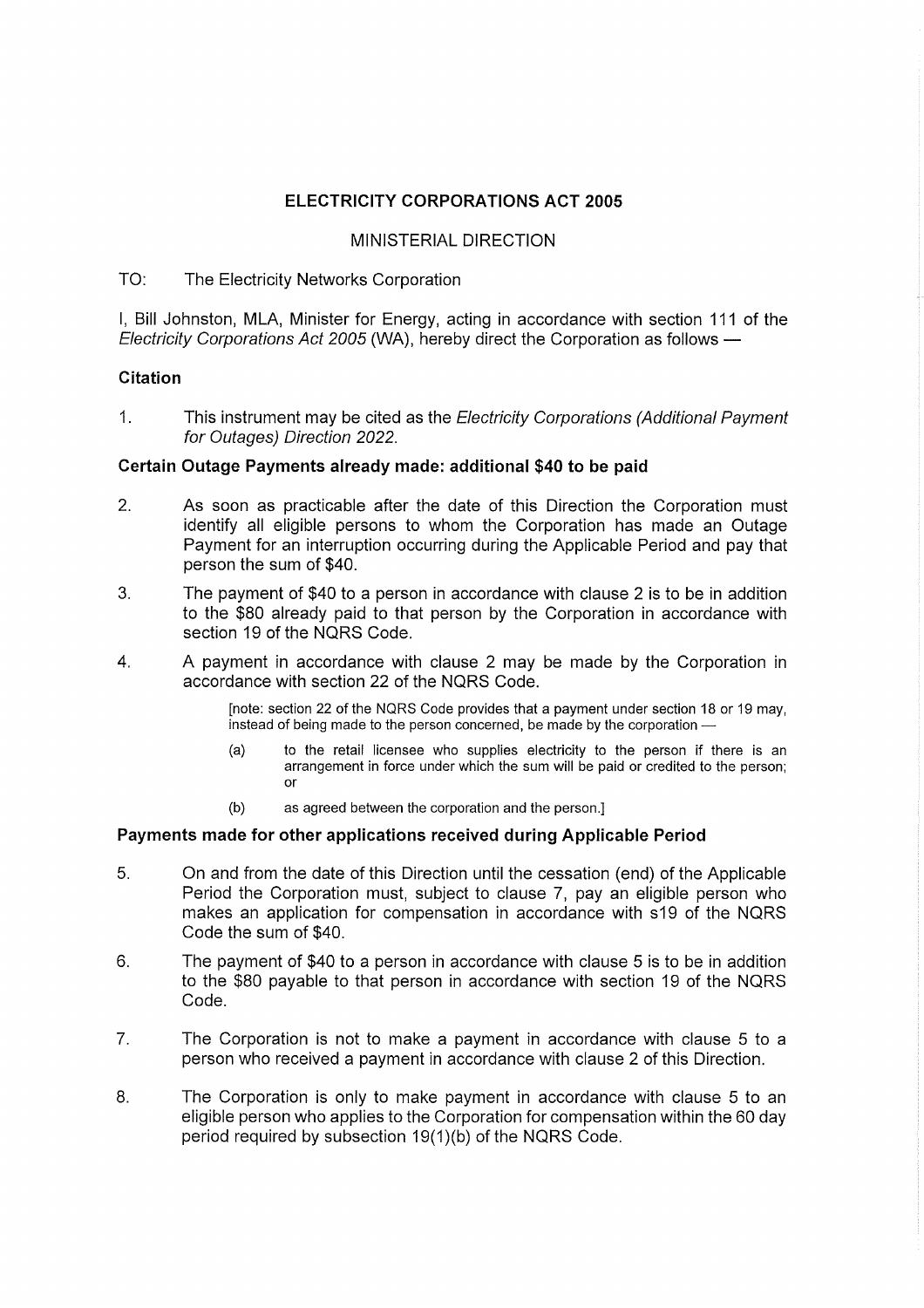9. A payment made in accordance with clause 5 is to be paid to the person concurrently with the payment to be made to that person under section 19 of the NQRS Code and may be made in accordance with section 22 of the NQRS Code.

### Payments to be made for applications made other than in accordance with s19

- 10. If  $-$ 
	- (1) the supply of electricity by the Corporation to an eligible person is or was interrupted during the Applicable Period for more than 12 hours continuously (whether or not notice has been given to the person under section 11(1) or 11A(3) of the NQRS Code); and
	- (2) the person did not make an application to the Corporation for an Outage Payment within the 60 day period required by section 19 of the NQRS Code; and
	- (3) the person applies to the Corporation for compensation after the day that is 60 days after the interruption ceases,

the Corporation must, subject to clause 11, pay the sum of \$120 in respect of the interruption to the person within 30 days after the application is made, and such payment may be made in the manner described in section 22 of the NQRS Code.

11. The Corporation's obligation to receive applications for compensation in accordance with clause 10 ceases at the close of business (5:00pm) on the day that is 60 days after the end of the Applicable Period, with the last day by which any compensation is to be paid being a further 30 days after that date.

#### Definitions and interpretation

12. In this Direction, the following terms have the following meanings:

Applicable Period means the period of time commencing at 12:00am on 1 January 2022 and finishing at 12:00am on 1 July 2022.

Corporation means the Electricity Networks Corporation referred to in section 4 of the Electricity Corporations Act 2005 (WA).

date of this direction means the date this Direction becomes effective under section 113 of the Electricity Corporations Act 2005 (WA).

Direction means this Electricity Corporations (Additional Payment for Outages) Direction 2020.

eligible person has the meaning given to that expression in section 16 of the NQRS Code.

[note, under section 16 of the NQRS Code, eligible person means

(a) a customer who is supplied with electricity from a distribution system operated by a corporation and who consumes not more than 50 MWh of electricity per year;

or

- (b) a person who
	- (i) at separately metered premises; or
	- (ii) at premises, other than separately metered premises, where the person principally resides or carries on a business, is supplied with electricity from a distribution system operated by a corporation and who consumes